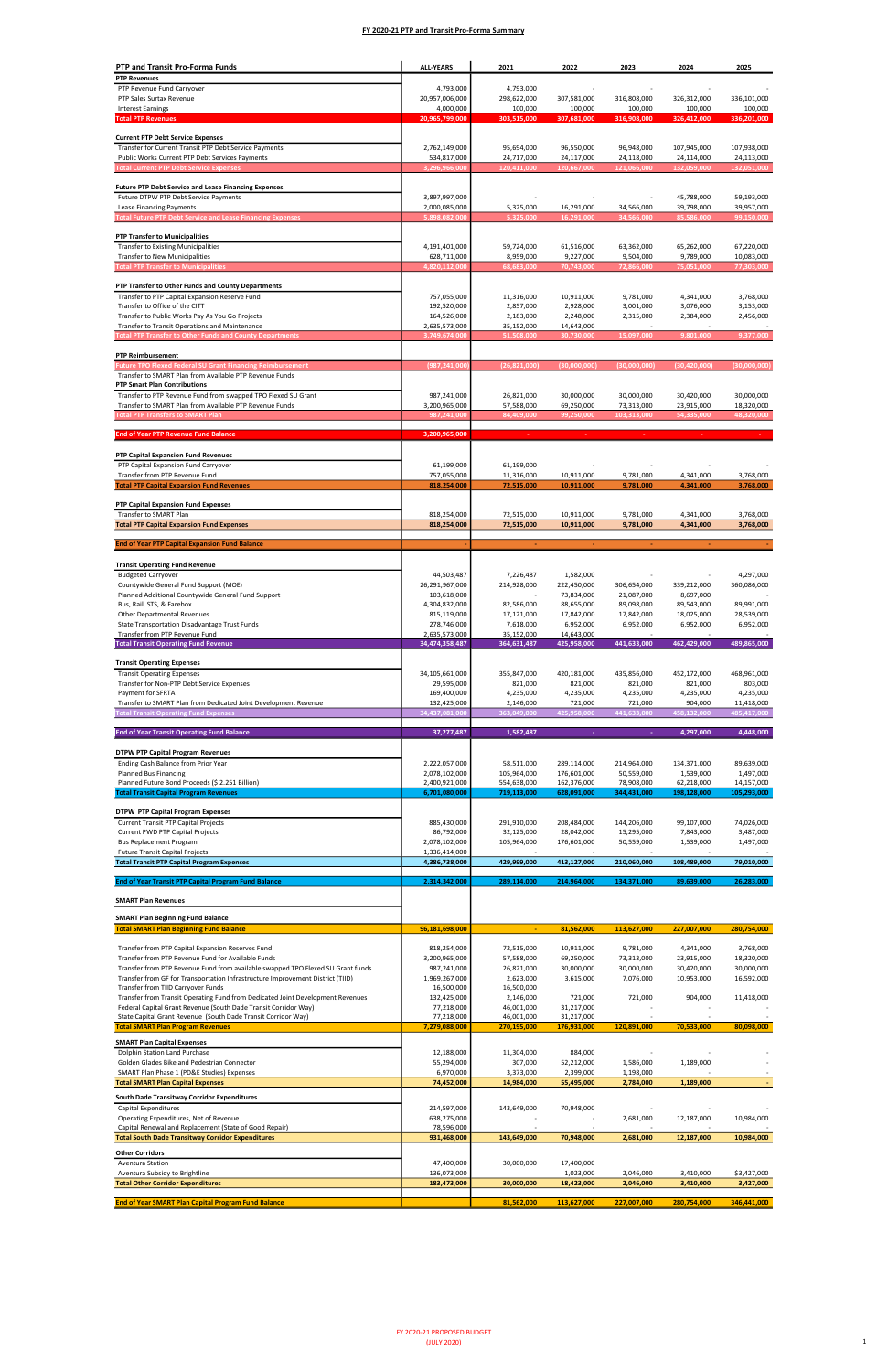| <b>PTP and Transit Pro-Forma Funds</b>                                                                                                | 2026                     | 2027                     | 2028                     | 2029                     | 2030                     |
|---------------------------------------------------------------------------------------------------------------------------------------|--------------------------|--------------------------|--------------------------|--------------------------|--------------------------|
| <b>PTP Revenues</b>                                                                                                                   |                          |                          |                          |                          |                          |
| PTP Revenue Fund Carryover                                                                                                            |                          |                          |                          |                          |                          |
| PTP Sales Surtax Revenue<br><b>Interest Earnings</b>                                                                                  | 346,184,000<br>100,000   | 356,570,000<br>100,000   | 367,267,000<br>100,000   | 378,285,000<br>100,000   | 389,634,000<br>100,000   |
| <b>Total PTP Revenues</b>                                                                                                             | 346,284,000              | 356,670,000              | 367,367,000              | 378,385,000              | 389,734,000              |
|                                                                                                                                       |                          |                          |                          |                          |                          |
| <b>Current PTP Debt Service Expenses</b><br>Transfer for Current Transit PTP Debt Service Payments                                    | 107,935,000              | 109,194,000              | 109,185,000              | 109,183,000              | 106,698,000              |
| Public Works Current PTP Debt Services Payments                                                                                       | 24,113,000               | 23,593,000               | 23,591,000               | 23,588,000               | 23,586,000               |
| <b>Total Current PTP Debt Service Expenses</b>                                                                                        | 132,048,000              | 132,787,000              | 132,776,000              | 132,771,000              | 130,284,000              |
|                                                                                                                                       |                          |                          |                          |                          |                          |
| <b>Future PTP Debt Service and Lease Financing Expenses</b><br>Future DTPW PTP Debt Service Payments                                  | 65,707,000               | 70,843,000               | 72,012,000               | 75,497,000               | 77,522,000               |
| Lease Financing Payments                                                                                                              | 40,112,000               | 40,263,000               | 40,410,000               | 42,838,000               | 43,969,000               |
| <b>Total Future PTP Debt Service and Lease Financing Expenses</b>                                                                     | 105,819,000              | 111,106,000              | 112,422,000              | 118,335,000              | 121,491,000              |
| <b>PTP Transfer to Municipalities</b>                                                                                                 |                          |                          |                          |                          |                          |
| <b>Transfer to Existing Municipalities</b>                                                                                            | 69,237,000               | 71,314,000               | 73,453,000               | 75,657,000               | 77,927,000               |
| <b>Transfer to New Municipalities</b>                                                                                                 | 10,386,000               | 10,697,000               | 11,018,000               | 11,349,000               | 11,689,000               |
| <b>Total PTP Transfer to Municipalities</b>                                                                                           | 79,623,000               | 82,011,000               | 84,471,000               | 87,006,000               | 89,616,000               |
| PTP Transfer to Other Funds and County Departments                                                                                    |                          |                          |                          |                          |                          |
| Transfer to PTP Capital Expansion Reserve Fund                                                                                        | 3,908,000                | 4,136,000                | 4,862,000                | 5,152,000                | 5,993,000                |
| Transfer to Office of the CITT                                                                                                        | 3,232,000                | 3,313,000                | 3,396,000                | 3,481,000                | 3,568,000                |
| Transfer to Public Works Pay As You Go Projects<br>Transfer to Transit Operations and Maintenance                                     | 2,530,000                | 2,606,000                | 2,684,000                | 2,765,000                | 2,848,000                |
| <b>Total PTP Transfer to Other Funds and County Departments</b>                                                                       | 9,670,000                | 10,055,000               | 10,942,000               | 11,398,000               | 12,409,000               |
|                                                                                                                                       |                          |                          |                          |                          |                          |
| <b>PTP Reimbursement</b><br><b>Future TPO Flexed Federal SU Grant Financing Reimbursement</b>                                         | (30,000,000)             | (30,000,000)             | (30.000.000)             | (30,000,000)             | (30,000,000)             |
| Transfer to SMART Plan from Available PTP Revenue Funds                                                                               |                          |                          |                          |                          |                          |
| <b>PTP Smart Plan Contributions</b>                                                                                                   |                          |                          |                          |                          |                          |
| Transfer to PTP Revenue Fund from swapped TPO Flexed SU Grant                                                                         | 30,000,000               | 30,000,000               | 30,000,000               | 30,000,000               | 30,000,000               |
| Transfer to SMART Plan from Available PTP Revenue Funds<br><b>Total PTP Transfers to SMART Plan</b>                                   | 19,124,000<br>49,124,000 | 20,711,000<br>50,711,000 | 26,756,000<br>56,756,000 | 28,875,000<br>58,875,000 | 35,934,000<br>65,934,000 |
|                                                                                                                                       |                          |                          |                          |                          |                          |
| <b>End of Year PTP Revenue Fund Balance</b>                                                                                           |                          |                          |                          |                          |                          |
| PTP Capital Expansion Fund Revenues                                                                                                   |                          |                          |                          |                          |                          |
| PTP Capital Expansion Fund Carryover                                                                                                  |                          |                          |                          |                          |                          |
| Transfer from PTP Revenue Fund                                                                                                        | 3,908,000                | 4,136,000                | 4,862,000                | 5,152,000                | 5,993,000                |
| <b>Total PTP Capital Expansion Fund Revenues</b>                                                                                      | 3,908,000                | 4,136,000                | 4,862,000                | 5,152,000                | 5,993,000                |
| PTP Capital Expansion Fund Expenses                                                                                                   |                          |                          |                          |                          |                          |
| Transfer to SMART Plan                                                                                                                | 3,908,000                | 4,136,000                | 4,862,000                | 5,152,000                | 5,993,000                |
| <b>Total PTP Capital Expansion Fund Expenses</b>                                                                                      | 3,908,000                | 4,136,000                | 4,862,000                | 5,152,000                | 5,993,000                |
| <b>End of Year PTP Capital Expansion Fund Balance</b>                                                                                 |                          | ×                        |                          |                          |                          |
|                                                                                                                                       |                          |                          |                          |                          |                          |
| <b>Transit Operating Fund Revenue</b>                                                                                                 |                          |                          |                          |                          |                          |
| <b>Budgeted Carryover</b><br>Countywide General Fund Support (MOE)                                                                    | 4,448,000<br>372,689,000 | 3,709,000<br>385,733,000 | 2,029,000<br>399,234,000 | 4,799,000<br>413,207,000 | 6,321,000<br>427,669,000 |
| Planned Additional Countywide General Fund Support                                                                                    |                          |                          |                          |                          |                          |
| Bus, Rail, STS, & Farebox                                                                                                             | 90,441,000               | 90,893,000               | 96,776,000               | 97,018,000               | 97,261,000               |
| Other Departmental Revenues<br>State Transportation Disadvantage Trust Funds                                                          | 19,145,000<br>6,952,000  | 19,367,000<br>6,952,000  | 19,430,000               | 19,491,000<br>6,952,000  | 19,532,000               |
| Transfer from PTP Revenue Fund                                                                                                        |                          |                          | 6,952,000                |                          | 6,952,000                |
| <b>Total Transit Operating Fund Revenue</b>                                                                                           | 493,675,000              | 506,654,000              | 524,421,000              | 541,467,000              | 557,735,000              |
|                                                                                                                                       |                          |                          |                          |                          |                          |
| <b>Transit Operating Expenses</b><br><b>Transit Operating Expenses</b>                                                                | 482,923,000              | 497,360,000              | 512,294,000              | 527,757,000              | 543,770,000              |
| Transfer for Non-PTP Debt Service Expenses                                                                                            | 784,000                  | 784,000                  | 784,000                  | 784,000                  | 784,000                  |
| Payment for SFRTA                                                                                                                     | 4,235,000                | 4,235,000                | 4,235,000                | 4,235,000                | 4,235,000                |
| Transfer to SMART Plan from Dedicated Joint Development Revenue<br><b>Total Transit Operating Fund Expenses</b>                       | 2,024,000<br>489,966,000 | 2,246,000<br>504,625,000 | 2,309,000<br>519,622,000 | 2,370,000<br>535,146,000 | 2,411,000<br>551,200,000 |
|                                                                                                                                       |                          |                          |                          |                          |                          |
| <b>End of Year Transit Operating Fund Balance</b>                                                                                     | 3,709,000                | 2,029,000                | 4,799,000                | 6,321,000                | 6,535,000                |
|                                                                                                                                       |                          |                          |                          |                          |                          |
| <b>DTPW PTP Capital Program Revenues</b><br>Ending Cash Balance from Prior Year                                                       | 26,283,000               | 46,493,000               | 25,319,000               | 25,680,000               | 26,052,000               |
| Planned Bus Financing                                                                                                                 | 1,461,000                | 1,421,000                | 23,462,000               | 10,928,000               | 4,525,000                |
| Planned Future Bond Proceeds (\$ 2.251 Billion)                                                                                       | 42,210,000               | 24,523,000               | 24,884,000               | 25,256,000               | 25,639,000               |
| <b>Total Transit Capital Program Revenues</b>                                                                                         | 69,954,000               | 72,437,000               | 73,665,000               | 61,864,000               | 56,216,000               |
| <b>DTPW PTP Capital Program Expenses</b>                                                                                              |                          |                          |                          |                          |                          |
| <b>Current Transit PTP Capital Projects</b>                                                                                           | 22,000,000               | 45,697,000               |                          |                          |                          |
| Current PWD PTP Capital Projects                                                                                                      |                          |                          |                          |                          |                          |
| <b>Bus Replacement Program</b><br><b>Future Transit Capital Projects</b>                                                              | 1,461,000                | 1,421,000                | 23,462,000<br>24,523,000 | 10,928,000<br>24,884,000 | 4,525,000<br>25,256,000  |
| <b>Total Transit PTP Capital Program Expenses</b>                                                                                     | 23,461,000               | 47,118,000               | 47,985,000               | 35,812,000               | 29,781,000               |
|                                                                                                                                       |                          |                          |                          |                          |                          |
| <b>End of Year Transit PTP Capital Program Fund Balance</b>                                                                           | 46,493,000               | 25,319,000               | 25,680,000               | 26,052,000               | 26,435,000               |
| <b>SMART Plan Revenues</b>                                                                                                            |                          |                          |                          |                          |                          |
| <b>SMART Plan Beginning Fund Balance</b>                                                                                              |                          |                          |                          |                          |                          |
| <b>Total SMART Plan Beginning Fund Balance</b>                                                                                        | 346,441,000              | 408,497,000              | 478,356,000              | 559,863,000              | 649,130,000              |
|                                                                                                                                       |                          |                          |                          |                          |                          |
| Transfer from PTP Capital Expansion Reserves Fund                                                                                     | 3,908,000                | 4,136,000                | 4,862,000                | 5,152,000                | 5,993,000                |
| Transfer from PTP Revenue Fund for Available Funds<br>Transfer from PTP Revenue Fund from available swapped TPO Flexed SU Grant funds | 19,124,000<br>30,000,000 | 20,711,000<br>30,000,000 | 26,756,000<br>30,000,000 | 28,875,000<br>30,000,000 | 35,934,000<br>30,000,000 |
| Transfer from GF for Transportation Infrastructure Improvement District (TIID)                                                        | 21,691,000               | 27,294,000               | 32,387,000               | 37,967,000               | 42,197,000               |
| Transfer from TIID Carryover Funds                                                                                                    |                          |                          |                          |                          |                          |
| Transfer from Transit Operating Fund from Dedicated Joint Development Revenues                                                        | 2,024,000                | 2,246,000                | 2,309,000                | 2,370,000                | 2,411,000                |

| 76,747,000  | 84,387,000  | 96,314,000  | 104.364.000 | 116,535,000 |
|-------------|-------------|-------------|-------------|-------------|
|             |             |             |             |             |
|             |             |             |             |             |
|             |             |             |             |             |
|             |             |             |             |             |
|             |             |             |             |             |
|             |             |             |             |             |
|             |             |             |             |             |
| 11,247,000  | 11,067,000  | 11,337,000  | 11,618,000  | 12,029,000  |
|             |             |             |             |             |
| 11,247,000  | 11,067,000  | 11,337,000  | 11,618,000  | 12,029,000  |
|             |             |             |             |             |
|             |             |             |             |             |
| \$3,444,000 | \$3,461,000 | \$3,470,000 | \$3,479,000 | \$3,488,000 |
| 3,444,000   | 3,461,000   | 3,470,000   | 3,479,000   | 3,488,000   |
|             |             |             |             | 750,148,000 |
|             | 408,497,000 | 478,356,000 | 559,863,000 | 649,130,000 |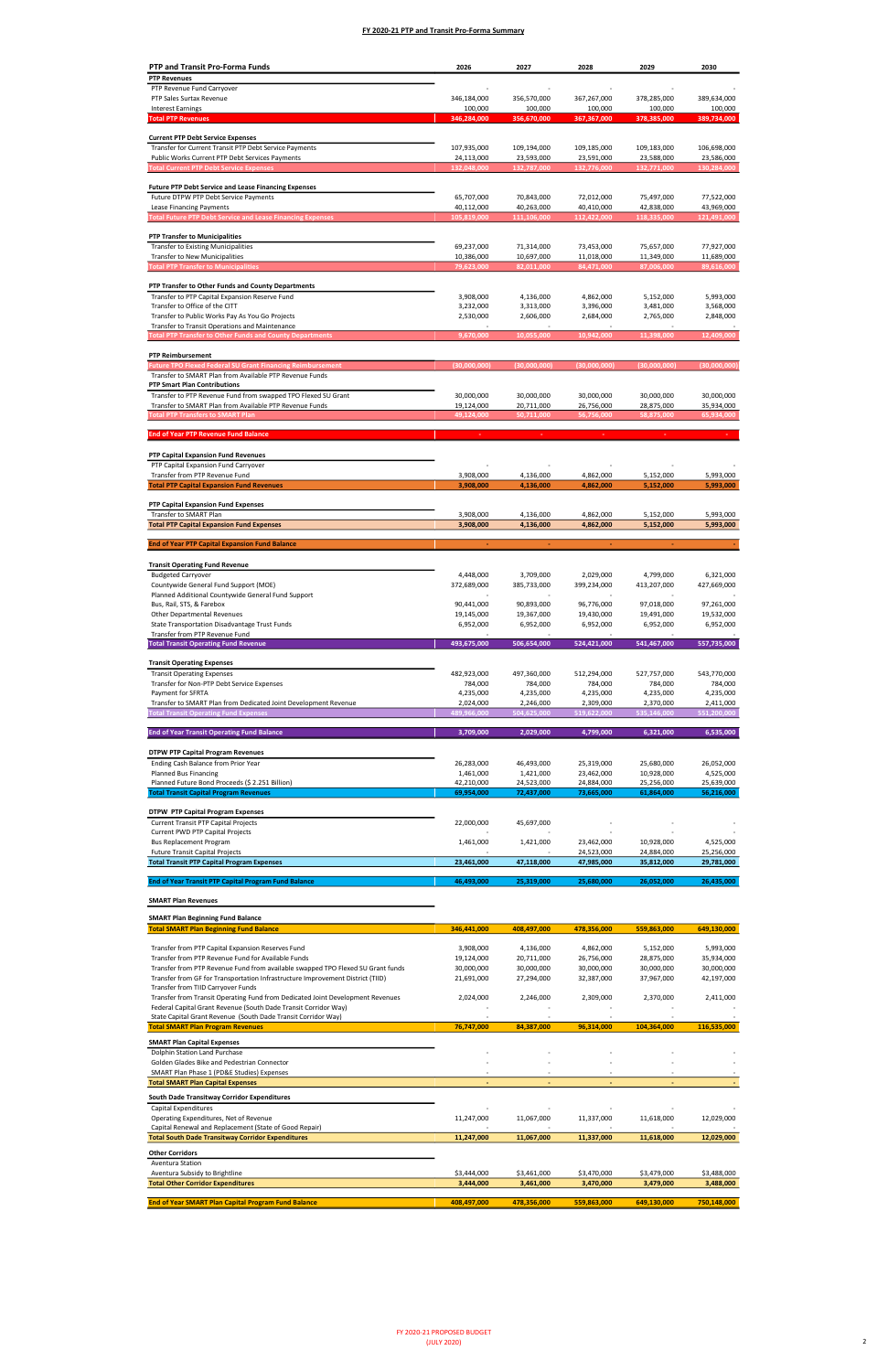Transfer from Transit Operating Fund from Dedicated Joint Development Revenues

| <b>PTP and Transit Pro-Forma Funds</b>                                                                                                                            | 2031                      | 2032                      | 2033                      | 2034                      | 2035                      |
|-------------------------------------------------------------------------------------------------------------------------------------------------------------------|---------------------------|---------------------------|---------------------------|---------------------------|---------------------------|
| <b>PTP Revenues</b>                                                                                                                                               |                           |                           |                           |                           |                           |
| PTP Revenue Fund Carryover<br>PTP Sales Surtax Revenue                                                                                                            | 399,375,000               | 409,359,000               | 419,593,000               | 430,083,000               | 440,835,000               |
| <b>Interest Earnings</b>                                                                                                                                          | 100,000                   | 100,000                   | 100,000                   | 100,000                   | 100,000                   |
| <b>Total PTP Revenues</b>                                                                                                                                         | 399,475,000               | 409,459,000               | 419,693,000               | 430,183,000               | 440,935,000               |
| <b>Current PTP Debt Service Expenses</b>                                                                                                                          |                           |                           |                           |                           |                           |
| Transfer for Current Transit PTP Debt Service Payments                                                                                                            | 100,972,000               | 96,931,000                | 90,914,000                | 90,907,000                | 90,903,000                |
| Public Works Current PTP Debt Services Payments                                                                                                                   | 23,586,000                | 23,582,000                | 23,581,000                | 23,578,000                | 23,576,000                |
| <b>Total Current PTP Debt Service Expenses</b>                                                                                                                    | 124,558,000               | 120,513,000               | 114,495,000               | 114,485,000               | 114,479,000               |
| <b>Future PTP Debt Service and Lease Financing Expenses</b>                                                                                                       |                           |                           |                           |                           |                           |
| Future DTPW PTP Debt Service Payments                                                                                                                             | 79,576,000                | 81,661,000                | 83,778,000                | 85,962,000                | 88,181,000                |
| Lease Financing Payments<br><b>Total Future PTP Debt Service and Lease Financing Expenses</b>                                                                     | 44,437,000<br>124,013,000 | 44,564,000<br>126,225,000 | 39,360,000<br>123,138,000 | 28,509,000<br>114,471,000 | 16,565,000<br>104,746,000 |
|                                                                                                                                                                   |                           |                           |                           |                           |                           |
| <b>PTP Transfer to Municipalities</b>                                                                                                                             |                           |                           |                           |                           |                           |
| <b>Transfer to Existing Municipalities</b><br><b>Transfer to New Municipalities</b>                                                                               | 79,875,000<br>11,981,000  | 81,872,000<br>12,281,000  | 83,919,000<br>12,588,000  | 86,017,000<br>12,902,000  | 88,167,000<br>13,225,000  |
| <b>Total PTP Transfer to Municipalities</b>                                                                                                                       | 91,856,000                | 94,153,000                | 96,507,000                | 98,919,000                | 101,392,000               |
|                                                                                                                                                                   |                           |                           |                           |                           |                           |
| PTP Transfer to Other Funds and County Departments<br>Transfer to PTP Capital Expansion Reserve Fund                                                              | 7,093,000                 | 8,075,000                 | 9,804,000                 | 11,511,000                | 13,344,000                |
| Transfer to Office of the CITT                                                                                                                                    | 3,657,000                 | 3,748,000                 | 3,842,000                 | 3,938,000                 | 4,036,000                 |
| Transfer to Public Works Pay As You Go Projects                                                                                                                   | 2,933,000                 | 3,021,000                 | 3,112,000                 | 3,205,000                 | 3,301,000                 |
| Transfer to Transit Operations and Maintenance<br><b>Total PTP Transfer to Other Funds and County Departments</b>                                                 | 13,683,000                | 6,022,000<br>20,866,000   | 15,339,000<br>32,097,000  | 21,204,000<br>39,858,000  | 21,515,000<br>42,196,000  |
|                                                                                                                                                                   |                           |                           |                           |                           |                           |
| <b>PTP Reimbursement</b>                                                                                                                                          |                           |                           |                           |                           |                           |
| <b>Future TPO Flexed Federal SU Grant Financing Reimbursement</b>                                                                                                 | (30.000.000)              | (30,000,000)              | (30,000,000)              | (30,000,000)              | (30,000,000)              |
| Transfer to SMART Plan from Available PTP Revenue Funds<br><b>PTP Smart Plan Contributions</b>                                                                    |                           |                           |                           |                           |                           |
| Transfer to PTP Revenue Fund from swapped TPO Flexed SU Grant                                                                                                     | 30,000,000                | 30,000,000                | 30,000,000                | 30,000,000                | 30,000,000                |
| Transfer to SMART Plan from Available PTP Revenue Funds                                                                                                           | 45,365,000                | 47,702,000                | 53,456,000                | 62,450,000                | 78,122,000                |
| <b>Total PTP Transfers to SMART Plan</b>                                                                                                                          | 75,365,000                | 77,702,000                | 83,456,000                | 92,450,000                | 108,122,000               |
| <b>End of Year PTP Revenue Fund Balance</b>                                                                                                                       |                           |                           |                           |                           |                           |
|                                                                                                                                                                   |                           |                           |                           |                           |                           |
| PTP Capital Expansion Fund Revenues<br>PTP Capital Expansion Fund Carryover                                                                                       |                           |                           |                           |                           |                           |
| Transfer from PTP Revenue Fund                                                                                                                                    | 7,093,000                 | 8,075,000                 | 9,804,000                 | 11,511,000                | 13,344,000                |
| <b>Total PTP Capital Expansion Fund Revenues</b>                                                                                                                  | 7,093,000                 | 8,075,000                 | 9,804,000                 | 11,511,000                | 13,344,000                |
| PTP Capital Expansion Fund Expenses                                                                                                                               |                           |                           |                           |                           |                           |
| Transfer to SMART Plan                                                                                                                                            | 7,093,000                 | 8,075,000                 | 9,804,000                 | 11,511,000                | 13,344,000                |
| <b>Total PTP Capital Expansion Fund Expenses</b>                                                                                                                  | 7,093,000                 | 8,075,000                 | 9,804,000                 | 11,511,000                | 13,344,000                |
| <b>End of Year PTP Capital Expansion Fund Balance</b>                                                                                                             |                           | ÷                         |                           |                           |                           |
|                                                                                                                                                                   |                           |                           |                           |                           |                           |
| <b>Transit Operating Fund Revenue</b>                                                                                                                             |                           |                           |                           |                           |                           |
| <b>Budgeted Carryover</b>                                                                                                                                         | 6,535,000                 | 3,557,000                 |                           |                           |                           |
| Countywide General Fund Support (MOE)<br>Planned Additional Countywide General Fund Support                                                                       | 442,637,000               | 458,129,000               | 474,164,000               | 490,760,000               | 507,937,000               |
| Bus, Rail, STS, & Farebox                                                                                                                                         | 97,504,000                | 97,748,000                | 97,992,000                | 98,237,000                | 104,139,000               |
| Other Departmental Revenues                                                                                                                                       | 19,596,000                | 19,640,000                | 19,707,000                | 19,754,000                | 19,824,000                |
| State Transportation Disadvantage Trust Funds<br>Transfer from PTP Revenue Fund                                                                                   | 6,952,000                 | 6,952,000<br>6,022,000    | 6,952,000<br>15,339,000   | 6,952,000<br>21,204,000   | 6,952,000<br>21,515,000   |
| <b>Total Transit Operating Fund Revenue</b>                                                                                                                       | 573,224,000               | 592,048,000               | 614,154,000               | 636,907,000               | 660,367,000               |
|                                                                                                                                                                   |                           |                           |                           |                           |                           |
| <b>Transit Operating Expenses</b><br><b>Transit Operating Expenses</b>                                                                                            | 561,644,000               | 583,036,000               | 605,076,000               | 627,782,000               | 651,173,000               |
| Transfer for Non-PTP Debt Service Expenses                                                                                                                        | 1,313,000                 | 2,258,000                 | 2,257,000                 | 2,257,000                 | 2,256,000                 |
| Payment for SFRTA                                                                                                                                                 | 4,235,000                 | 4,235,000                 | 4,235,000                 | 4,235,000                 | 4,235,000                 |
| Transfer to SMART Plan from Dedicated Joint Development Revenue<br><b>Total Transit Operating Fund Expenses</b>                                                   | 2,475,000<br>569,667,000  | 2,519,000<br>592,048,000  | 2,586,000<br>614,154,000  | 2,633,000<br>636,907,000  | 2,703,000<br>660,367,000  |
|                                                                                                                                                                   |                           |                           |                           |                           |                           |
| <b>End of Year Transit Operating Fund Balance</b>                                                                                                                 | 3,557,000                 | ÷                         |                           |                           |                           |
|                                                                                                                                                                   |                           |                           |                           |                           |                           |
| <b>DTPW PTP Capital Program Revenues</b><br>Ending Cash Balance from Prior Year                                                                                   | 26,435,000                | 27,255,000                | 27,674,000                | 28,105,000                | 28,550,000                |
| <b>Planned Bus Financing</b>                                                                                                                                      | 1,226,000                 | 1,172,000                 | 1,114,000                 | 61,179,000                | 131,983,000               |
| Planned Future Bond Proceeds (\$ 2.251 Billion)                                                                                                                   | 26,459,000                | 26,878,000                | 77,309,000                | 127,754,000               | 28,212,000                |
| <b>Total Transit Capital Program Revenues</b>                                                                                                                     | 54,120,000                | 55,305,000                | 106,097,000               | 217,038,000               | 188,745,000               |
| <b>DTPW PTP Capital Program Expenses</b>                                                                                                                          |                           |                           |                           |                           |                           |
| <b>Current Transit PTP Capital Projects</b>                                                                                                                       |                           |                           |                           |                           |                           |
| Current PWD PTP Capital Projects<br><b>Bus Replacement Program</b>                                                                                                | 1,226,000                 | 1,172,000                 | 1,114,000                 | 61,179,000                | 131,983,000               |
| <b>Future Transit Capital Projects</b>                                                                                                                            | 25,639,000                | 26,459,000                | 26,878,000                | 27,309,000                | 27,754,000                |
| <b>Total Transit PTP Capital Program Expenses</b>                                                                                                                 | 26,865,000                | 27,631,000                | 27,992,000                | 88,488,000                | 159,737,000               |
| <b>End of Year Transit PTP Capital Program Fund Balance</b>                                                                                                       | 27,255,000                | 27,674,000                | 78,105,000                | 128,550,000               | 29,008,000                |
|                                                                                                                                                                   |                           |                           |                           |                           |                           |
| <b>SMART Plan Revenues</b>                                                                                                                                        |                           |                           |                           |                           |                           |
| <b>SMART Plan Beginning Fund Balance</b>                                                                                                                          |                           |                           |                           |                           |                           |
| <b>Total SMART Plan Beginning Fund Balance</b>                                                                                                                    | 750,148,000               | 866,325,000               | 990,802,000               | 1,126,504,000             | 1,243,023,000             |
|                                                                                                                                                                   |                           |                           |                           |                           |                           |
| Transfer from PTP Capital Expansion Reserves Fund<br>Transfer from PTP Revenue Fund for Available Funds                                                           | 7,093,000                 | 8,075,000                 | 9,804,000                 | 11,511,000                | 13,344,000                |
|                                                                                                                                                                   | 45,365,000                | 47,702,000                | 53,456,000                | 62,450,000                | 78,122,000                |
| Transfer from PTP Revenue Fund from available swapped TPO Flexed SU Grant funds<br>Transfer from GF for Transportation Infrastructure Improvement District (TIID) | 30,000,000<br>47,197,000  | 30,000,000<br>52,589,000  | 30,000,000<br>56,179,000  | 30,000,000<br>59,967,000  | 30,000,000<br>63,986,000  |

| Federal Capital Grant Revenue (South Dade Transit Corridor Way) |             |             |                          |                          |               |
|-----------------------------------------------------------------|-------------|-------------|--------------------------|--------------------------|---------------|
| State Capital Grant Revenue (South Dade Transit Corridor Way)   |             |             |                          |                          |               |
| <b>Total SMART Plan Program Revenues</b>                        | 132,130,000 | 140.885.000 | 152,025,000              | 166,561,000              | 188,155,000   |
| <b>SMART Plan Capital Expenses</b>                              |             |             |                          |                          |               |
| Dolphin Station Land Purchase                                   |             |             |                          |                          |               |
| Golden Glades Bike and Pedestrian Connector                     |             |             |                          |                          |               |
| SMART Plan Phase 1 (PD&E Studies) Expenses                      |             |             | ٠                        |                          |               |
| <b>Total SMART Plan Capital Expenses</b>                        |             | -           | $\overline{\phantom{a}}$ | $\overline{\phantom{a}}$ |               |
| South Dade Transitway Corridor Expenditures                     |             |             |                          |                          |               |
| Capital Expenditures                                            |             |             |                          |                          |               |
| Operating Expenditures, Net of Revenue                          | 12,456,000  | 12,902,000  | 12,808,000               | 13,279,000               | 13,769,000    |
| Capital Renewal and Replacement (State of Good Repair)          |             |             |                          | 33,239,000               |               |
| <b>Total South Dade Transitway Corridor Expenditures</b>        | 12,456,000  | 12,902,000  | 12,808,000               | 46,518,000               | 13,769,000    |
| <b>Other Corridors</b>                                          |             |             |                          |                          |               |
| Aventura Station                                                |             |             |                          |                          |               |
| Aventura Subsidy to Brightline                                  | \$3,497,000 | \$3,506,000 | \$3,515,000              | \$3,524,000              | \$3,533,000   |
| <b>Total Other Corridor Expenditures</b>                        | 3,497,000   | 3,506,000   | 3,515,000                | 3,524,000                | 3,533,000     |
| <b>End of Year SMART Plan Capital Program Fund Balance</b>      | 866,325,000 | 990,802,000 | 1,126,504,000            | 1,243,023,000            | 1,413,876,000 |

2,519,000 2,475,000 2,586,000 2,633,000 2,703,000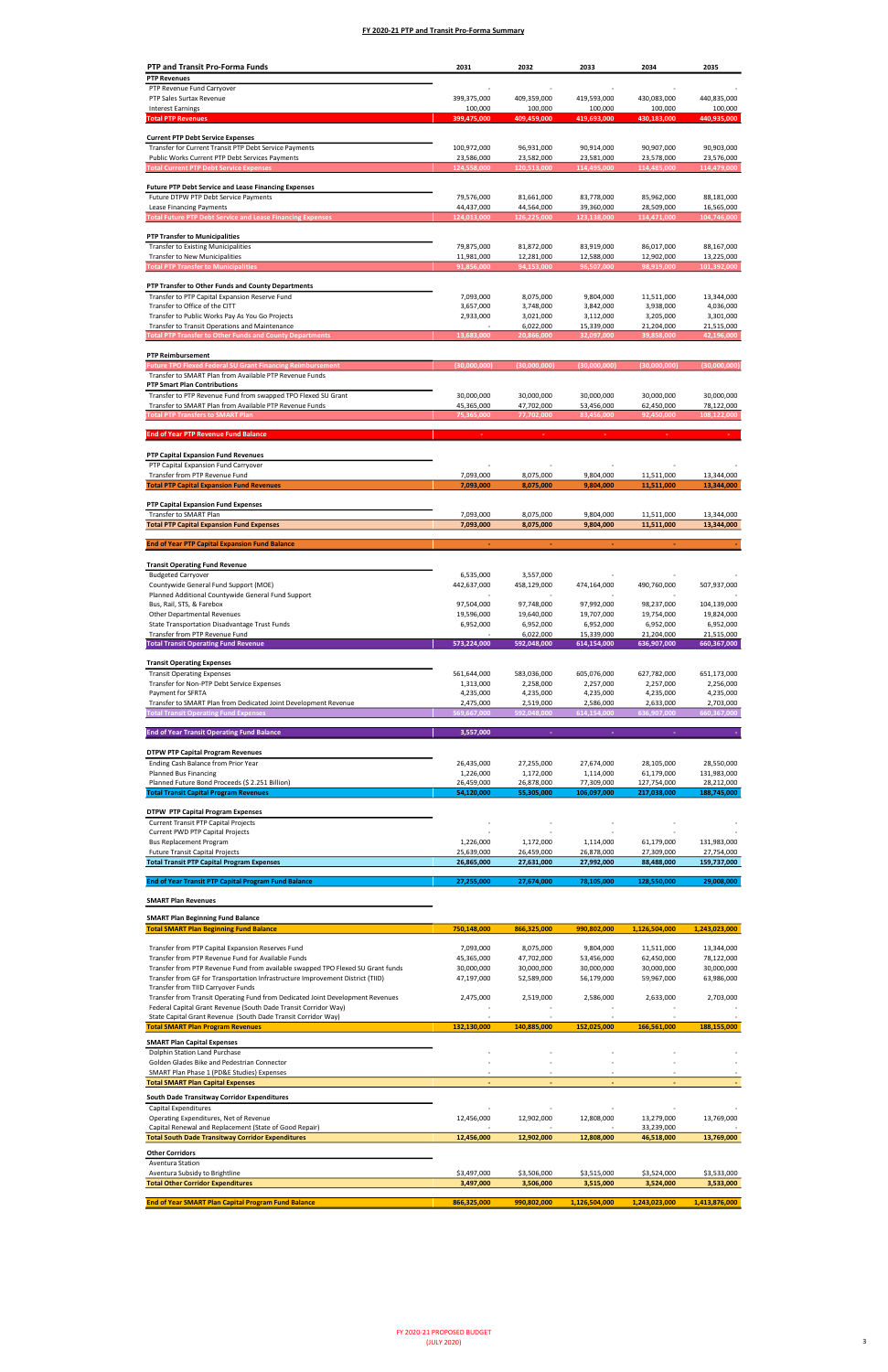Transfer from Transit Operating Fund from Dedicated Joint Development Revenues

| <b>PTP and Transit Pro-Forma Funds</b>                                                                                   | 2036                      | 2037                      | 2038                      | 2039                      | 2040                      |
|--------------------------------------------------------------------------------------------------------------------------|---------------------------|---------------------------|---------------------------|---------------------------|---------------------------|
| <b>PTP Revenues</b>                                                                                                      |                           |                           |                           |                           |                           |
| PTP Revenue Fund Carryover                                                                                               |                           |                           |                           |                           |                           |
| PTP Sales Surtax Revenue<br><b>Interest Earnings</b>                                                                     | 451,856,000<br>100,000    | 463,152,000<br>100,000    | 474,731,000<br>100,000    | 486,599,000<br>100,000    | 498,764,000<br>100,000    |
| <b>Total PTP Revenues</b>                                                                                                | 451,956,000               | 463,252,000               | 474,831,000               | 486,699,000               | 498,864,000               |
|                                                                                                                          |                           |                           |                           |                           |                           |
| <b>Current PTP Debt Service Expenses</b>                                                                                 |                           |                           |                           |                           |                           |
| Transfer for Current Transit PTP Debt Service Payments<br>Public Works Current PTP Debt Services Payments                | 90,896,000<br>23,572,000  | 92,385,000<br>22,921,000  | 92,378,000<br>22,919,000  | 88,699,000<br>27,450,000  | 95,817,000<br>23,153,000  |
| <b>Total Current PTP Debt Service Expenses</b>                                                                           | 114,468,000               | 115,306,000               | 115,297,000               | 116,149,000               | 118,970,000               |
|                                                                                                                          |                           |                           |                           |                           |                           |
| <b>Future PTP Debt Service and Lease Financing Expenses</b>                                                              |                           |                           |                           |                           |                           |
| Future DTPW PTP Debt Service Payments<br>Lease Financing Payments                                                        | 94,563,000<br>24,991,000  | 105,110,000<br>41,352,000 | 107,439,000<br>42,157,000 | 109,766,000<br>42,980,000 | 112,132,000<br>43,822,000 |
| <b>Total Future PTP Debt Service and Lease Financing Expenses</b>                                                        | 119,554,000               | 146,462,000               | 149,596,000               | 152,746,000               | 155,954,000               |
|                                                                                                                          |                           |                           |                           |                           |                           |
| <b>PTP Transfer to Municipalities</b>                                                                                    |                           |                           |                           |                           |                           |
| <b>Transfer to Existing Municipalities</b><br><b>Transfer to New Municipalities</b>                                      | 90,371,000<br>13,556,000  | 92,630,000<br>13,895,000  | 94,946,000<br>14,242,000  | 97,320,000<br>14,598,000  | 99,753,000<br>14,963,000  |
| <b>Total PTP Transfer to Municipalities</b>                                                                              | 103,927,000               | 106,525,000               | 109,188,000               | 111,918,000               | 114,716,000               |
|                                                                                                                          |                           |                           |                           |                           |                           |
| PTP Transfer to Other Funds and County Departments                                                                       |                           |                           |                           |                           |                           |
| Transfer to PTP Capital Expansion Reserve Fund<br>Transfer to Office of the CITT                                         | 12,746,000<br>4,137,000   | 10,875,000<br>4,240,000   | 11,489,000<br>4,346,000   | 12,038,000<br>4,455,000   | 12,409,000<br>4,566,000   |
| Transfer to Public Works Pay As You Go Projects                                                                          | 3,400,000                 | 3,502,000                 | 3,607,000                 | 3,715,000                 | 3,826,000                 |
| Transfer to Transit Operations and Maintenance                                                                           | 27,575,000                | 33,736,000                | 40,006,000                | 46,379,000                | 52,858,000                |
| <b>Total PTP Transfer to Other Funds and County Departments</b>                                                          | 47,858,000                | 52,353,000                | 59,448,000                | 66,587,000                | 73,659,000                |
| <b>PTP Reimbursement</b>                                                                                                 |                           |                           |                           |                           |                           |
| <b>Future TPO Flexed Federal SU Grant Financing Reimbursement</b>                                                        | (30,000,000)              | (30,000,000)              | (30,000,000)              | (30,000,000)              | (30,000,000)              |
| Transfer to SMART Plan from Available PTP Revenue Funds                                                                  |                           |                           |                           |                           |                           |
| <b>PTP Smart Plan Contributions</b>                                                                                      |                           |                           |                           |                           |                           |
| Transfer to PTP Revenue Fund from swapped TPO Flexed SU Grant<br>Transfer to SMART Plan from Available PTP Revenue Funds | 30,000,000<br>66,149,000  | 30,000,000<br>42,606,000  | 30,000,000<br>41,302,000  | 30,000,000<br>39,299,000  | 30,000,000<br>35,565,000  |
| <b>Total PTP Transfers to SMART Plan</b>                                                                                 | 96,149,000                | 72,606,000                | 71,302,000                | 69,299,000                | 65,565,000                |
|                                                                                                                          |                           |                           |                           |                           |                           |
| <b>End of Year PTP Revenue Fund Balance</b>                                                                              |                           |                           |                           |                           |                           |
|                                                                                                                          |                           |                           |                           |                           |                           |
| PTP Capital Expansion Fund Revenues<br>PTP Capital Expansion Fund Carryover                                              |                           |                           |                           |                           |                           |
| Transfer from PTP Revenue Fund                                                                                           | 12,746,000                | 10,875,000                | 11,489,000                | 12,038,000                | 12,409,000                |
| <b>Total PTP Capital Expansion Fund Revenues</b>                                                                         | 12,746,000                | 10,875,000                | 11,489,000                | 12,038,000                | 12,409,000                |
| <b>PTP Capital Expansion Fund Expenses</b>                                                                               |                           |                           |                           |                           |                           |
| Transfer to SMART Plan                                                                                                   | 12,746,000                | 10,875,000                | 11,489,000                | 12,038,000                | 12,409,000                |
| <b>Total PTP Capital Expansion Fund Expenses</b>                                                                         | 12,746,000                | 10,875,000                | 11,489,000                | 12,038,000                | 12,409,000                |
|                                                                                                                          |                           |                           |                           |                           |                           |
| <b>End of Year PTP Capital Expansion Fund Balance</b>                                                                    |                           |                           |                           |                           |                           |
| <b>Transit Operating Fund Revenue</b>                                                                                    |                           |                           |                           |                           |                           |
| <b>Budgeted Carryover</b>                                                                                                |                           |                           |                           |                           |                           |
| Countywide General Fund Support (MOE)                                                                                    | 525,715,000               | 544,115,000               | 563,159,000               | 582,870,000               | 603,270,000               |
| Planned Additional Countywide General Fund Support<br>Bus, Rail, STS, & Farebox                                          | 104,399,000               | 104,660,000               | 104,922,000               | 105,184,000               | 105,447,000               |
| <b>Other Departmental Revenues</b>                                                                                       | 19,873,000                | 19,947,000                | 20,000,000                | 20,077,000                | 20,133,000                |
| State Transportation Disadvantage Trust Funds                                                                            | 6,952,000                 | 6,952,000                 | 6,952,000                 | 6,952,000                 | 6,952,000                 |
| Transfer from PTP Revenue Fund                                                                                           | 27,575,000                | 33,736,000                | 40,006,000                | 46,379,000                | 52,858,000                |
| <b>Total Transit Operating Fund Revenue</b>                                                                              | 684,514,000               | 709,410,000               | 735,039,000               | 761,462,000               | 788,660,000               |
| <b>Transit Operating Expenses</b>                                                                                        |                           |                           |                           |                           |                           |
| <b>Transit Operating Expenses</b>                                                                                        | 675,273,000               | 700,098,000               | 725,675,000               | 752,023,000               | 779,169,000               |
| Transfer for Non-PTP Debt Service Expenses                                                                               | 2,254,000                 | 2,251,000                 | 2,250,000                 | 2,248,000                 | 2,244,000                 |
| Payment for SFRTA<br>Transfer to SMART Plan from Dedicated Joint Development Revenue                                     | 4,235,000<br>2,752,000    | 4,235,000<br>2,826,000    | 4,235,000<br>2,879,000    | 4,235,000<br>2,956,000    | 4,235,000<br>3,012,000    |
| <b>Total Transit Operating Fund Expenses</b>                                                                             | 684,514,000               | 709,410,000               | 735,039,000               | 761,462,000               | 788,660,000               |
|                                                                                                                          |                           |                           |                           |                           |                           |
| <b>End of Year Transit Operating Fund Balance</b>                                                                        | ÷                         | ÷.                        | ÷                         |                           |                           |
| <b>DTPW PTP Capital Program Revenues</b>                                                                                 |                           |                           |                           |                           |                           |
| Ending Cash Balance from Prior Year                                                                                      | 29,008,000                | 28,985,000                | 29,456,000                | 29,941,000                | 36,721,000                |
| <b>Planned Bus Financing</b>                                                                                             | 159,643,000               | 9,280,000                 | 9,416,000                 | 9,560,000                 | 9,704,000                 |
| Planned Future Bond Proceeds (\$ 2.251 Billion)                                                                          | 28,189,000                | 28,660,000                | 29,145,000                | 35,925,000                | 36,627,000                |
| <b>Total Transit Capital Program Revenues</b>                                                                            | 216,840,000               | 66,925,000                | 68,017,000                | 75,426,000                | 83,052,000                |
| <b>DTPW PTP Capital Program Expenses</b>                                                                                 |                           |                           |                           |                           |                           |
| <b>Current Transit PTP Capital Projects</b>                                                                              |                           |                           |                           |                           |                           |
| Current PWD PTP Capital Projects                                                                                         |                           |                           |                           | 9,560,000                 | 9,704,000                 |
| <b>Bus Replacement Program</b><br><b>Future Transit Capital Projects</b>                                                 | 159,643,000<br>28,212,000 | 9,280,000<br>28,189,000   | 9,416,000<br>28,660,000   | 29,145,000                | 35,925,000                |
| <b>Total Transit PTP Capital Program Expenses</b>                                                                        | 187,855,000               | 37,469,000                | 38,076,000                | 38,705,000                | 45,629,000                |
|                                                                                                                          |                           |                           |                           |                           |                           |
| <b>End of Year Transit PTP Capital Program Fund Balance</b>                                                              | 28,985,000                | 29,456,000                | 29,941,000                | 36,721,000                | 37,423,000                |
| <b>SMART Plan Revenues</b>                                                                                               |                           |                           |                           |                           |                           |
|                                                                                                                          |                           |                           |                           |                           |                           |
| <b>SMART Plan Beginning Fund Balance</b><br><b>Total SMART Plan Beginning Fund Balance</b>                               |                           |                           |                           |                           |                           |
|                                                                                                                          | 1,413,876,000             | 1,568,778,000             | 1,709,611,000             | 1,815,976,000             | 1,963,793,000             |
| Transfer from PTP Capital Expansion Reserves Fund                                                                        | 12,746,000                | 10,875,000                | 11,489,000                | 12,038,000                | 12,409,000                |
| Transfer from PTP Revenue Fund for Available Funds                                                                       | 66,149,000                | 42,606,000                | 41,302,000                | 39,299,000                | 35,565,000                |
| Transfer from PTP Revenue Fund from available swapped TPO Flexed SU Grant funds                                          | 30,000,000                | 30,000,000<br>72,697,000  | 30,000,000<br>77,505,000  | 30,000,000                | 30,000,000                |
| Transfer from GF for Transportation Infrastructure Improvement District (TIID)<br>Transfer from TIID Carryover Funds     | 68,226,000                |                           |                           | 82,575,000                | 87,921,000                |

| Federal Capital Grant Revenue (South Dade Transit Corridor Way) |               |               |                          |                          |               |
|-----------------------------------------------------------------|---------------|---------------|--------------------------|--------------------------|---------------|
| State Capital Grant Revenue (South Dade Transit Corridor Way)   |               |               |                          |                          |               |
| <b>Total SMART Plan Program Revenues</b>                        | 179.873.000   | 159.004.000   | 163,175,000              | 166,868,000              | 168,907,000   |
| <b>SMART Plan Capital Expenses</b>                              |               |               |                          |                          |               |
| Dolphin Station Land Purchase                                   |               |               |                          |                          |               |
| Golden Glades Bike and Pedestrian Connector                     |               |               |                          |                          |               |
| SMART Plan Phase 1 (PD&E Studies) Expenses                      |               |               | ٠                        |                          |               |
| <b>Total SMART Plan Capital Expenses</b>                        |               | -             | $\overline{\phantom{a}}$ | $\overline{\phantom{a}}$ |               |
| South Dade Transitway Corridor Expenditures                     |               |               |                          |                          |               |
| Capital Expenditures                                            |               |               |                          |                          |               |
| Operating Expenditures, Net of Revenue                          | 14,215,000    | 14,620,000    | 15,107,000               | 15,482,000               | 15,866,000    |
| Capital Renewal and Replacement (State of Good Repair)          | 7,214,000     |               | 38,143,000               |                          |               |
| <b>Total South Dade Transitway Corridor Expenditures</b>        | 21,429,000    | 14,620,000    | 53,250,000               | 15,482,000               | 15,866,000    |
| <b>Other Corridors</b>                                          |               |               |                          |                          |               |
| Aventura Station                                                |               |               |                          |                          |               |
| Aventura Subsidy to Brightline                                  | \$3,542,000   | \$3,551,000   | \$3,560,000              | \$3,569,000              | \$3,578,000   |
| <b>Total Other Corridor Expenditures</b>                        | 3,542,000     | 3,551,000     | 3,560,000                | 3,569,000                | 3,578,000     |
| <b>End of Year SMART Plan Capital Program Fund Balance</b>      | 1,568,778,000 | 1,709,611,000 | 1,815,976,000            | 1,963,793,000            | 2,113,256,000 |

2,826,000 2,752,000 2,879,000 2,956,000 3,012,000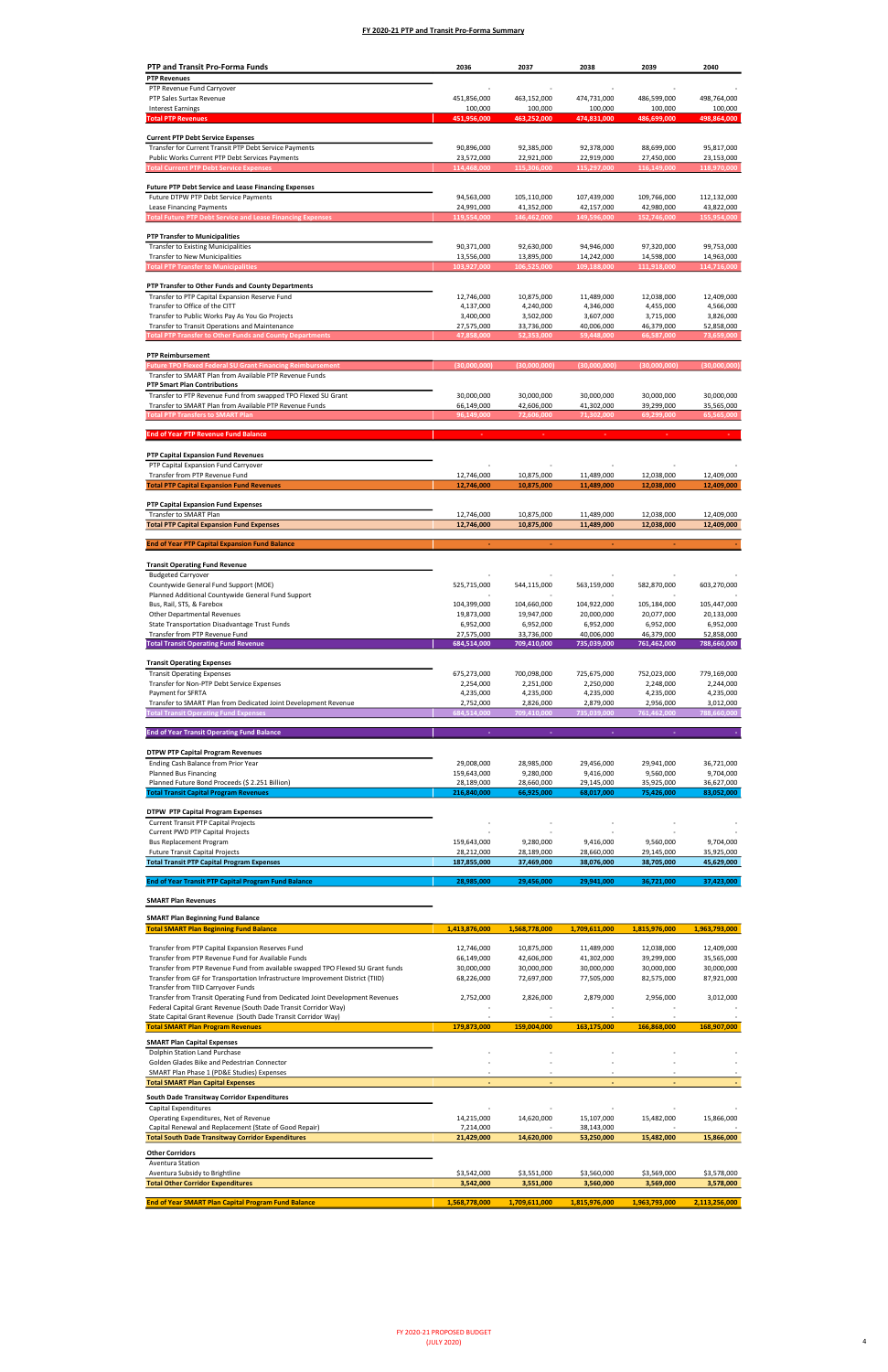Transfer from Transit Operating Fund from Dedicated Joint Development Revenues

| PTP and Transit Pro-Forma Funds                                                                                                       | 2041                      | 2042                      | 2043                      | 2044                      | 2045                      |
|---------------------------------------------------------------------------------------------------------------------------------------|---------------------------|---------------------------|---------------------------|---------------------------|---------------------------|
| <b>PTP Revenues</b>                                                                                                                   |                           |                           |                           |                           |                           |
| PTP Revenue Fund Carryover                                                                                                            |                           |                           |                           |                           |                           |
| PTP Sales Surtax Revenue<br><b>Interest Earnings</b>                                                                                  | 511,233,000<br>100,000    | 524,014,000<br>100,000    | 537,114,000<br>100,000    | 550,542,000<br>100,000    | 564,306,000<br>100,000    |
| <b>Total PTP Revenues</b>                                                                                                             | 511,333,000               | 524,114,000               | 537,214,000               | 550,642,000               | 564,406,000               |
|                                                                                                                                       |                           |                           |                           |                           |                           |
| <b>Current PTP Debt Service Expenses</b><br>Transfer for Current Transit PTP Debt Service Payments                                    | 110,890,000               | 110,890,000               | 52,273,000                | 68,198,000                | 68,205,000                |
| Public Works Current PTP Debt Services Payments                                                                                       | 21,565,000                | 21,566,000                | 2,353,000                 | 2,353,000                 | 2,353,000                 |
| <b>Total Current PTP Debt Service Expenses</b>                                                                                        | 132,455,000               | 132,456,000               | 54,626,000                | 70,551,000                | 70,558,000                |
|                                                                                                                                       |                           |                           |                           |                           |                           |
| <b>Future PTP Debt Service and Lease Financing Expenses</b><br>Future DTPW PTP Debt Service Payments                                  | 114,538,000               | 117,504,000               | 120,528,000               | 123,612,000               | 126,757,000               |
| Lease Financing Payments                                                                                                              | 42,398,000                | 44,189,000                | 45,068,000                | 46,399,000                | 54,739,000                |
| <b>Total Future PTP Debt Service and Lease Financing Expenses</b>                                                                     | 156,936,000               | 161,693,000               | 165,596,000               | 170,011,000               | 181,496,000               |
|                                                                                                                                       |                           |                           |                           |                           |                           |
| <b>PTP Transfer to Municipalities</b>                                                                                                 |                           |                           |                           |                           |                           |
| <b>Transfer to Existing Municipalities</b><br><b>Transfer to New Municipalities</b>                                                   | 102,247,000<br>15,337,000 | 104,803,000<br>15,720,000 | 107,423,000<br>16,113,000 | 110,108,000<br>16,516,000 | 112,861,000<br>16,929,000 |
| <b>Total PTP Transfer to Municipalities</b>                                                                                           | 117,584,000               | 120,523,000               | 123,536,000               | 126,624,000               | 129,790,000               |
|                                                                                                                                       |                           |                           |                           |                           |                           |
| PTP Transfer to Other Funds and County Departments                                                                                    |                           |                           |                           |                           |                           |
| Transfer to PTP Capital Expansion Reserve Fund<br>Transfer to Office of the CITT                                                      | 11,960,000<br>4,680,000   | 12,506,000<br>4,797,000   | 20,947,000<br>4,917,000   | 19,987,000<br>5,040,000   | 19,939,000<br>5,166,000   |
| Transfer to Public Works Pay As You Go Projects                                                                                       | 3,941,000                 | 4,059,000                 | 4,181,000                 | 4,306,000                 | 4,435,000                 |
| Transfer to Transit Operations and Maintenance                                                                                        | 57,201,000                | 58,236,000                | 65,018,000                | 71,902,000                | 78,889,000                |
| <b>Total PTP Transfer to Other Funds and County Departments</b>                                                                       | 77,782,000                | 79,598,000                | 95,063,000                | 101,235,000               | 108,429,000               |
| <b>PTP Reimbursement</b>                                                                                                              |                           |                           |                           |                           |                           |
| <b>Future TPO Flexed Federal SU Grant Financing Reimbursement</b>                                                                     | (30,000,000)              | (30,000,000)              | (30,000,000)              | (30,000,000)              | (30,000,000)              |
| Transfer to SMART Plan from Available PTP Revenue Funds                                                                               |                           |                           |                           |                           |                           |
| <b>PTP Smart Plan Contributions</b>                                                                                                   |                           |                           |                           |                           |                           |
| Transfer to PTP Revenue Fund from swapped TPO Flexed SU Grant<br>Transfer to SMART Plan from Available PTP Revenue Funds              | 30,000,000                | 30,000,000<br>29,844,000  | 30,000,000<br>98,393,000  | 30,000,000                | 30,000,000<br>74,133,000  |
| <b>Total PTP Transfers to SMART Plan</b>                                                                                              | 26,576,000<br>56,576,000  | 59,844,000                | 128,393,000               | 82,221,000<br>112,221,000 | 104,133,000               |
|                                                                                                                                       |                           |                           |                           |                           |                           |
| <b>End of Year PTP Revenue Fund Balance</b>                                                                                           |                           |                           |                           |                           |                           |
|                                                                                                                                       |                           |                           |                           |                           |                           |
| PTP Capital Expansion Fund Revenues<br>PTP Capital Expansion Fund Carryover                                                           |                           |                           |                           |                           |                           |
| Transfer from PTP Revenue Fund                                                                                                        | 11,960,000                | 12,506,000                | 20,947,000                | 19,987,000                | 19,939,000                |
| <b>Total PTP Capital Expansion Fund Revenues</b>                                                                                      | 11,960,000                | 12,506,000                | 20,947,000                | 19,987,000                | 19,939,000                |
|                                                                                                                                       |                           |                           |                           |                           |                           |
| PTP Capital Expansion Fund Expenses<br>Transfer to SMART Plan                                                                         | 11,960,000                | 12,506,000                | 20,947,000                | 19,987,000                | 19,939,000                |
| <b>Total PTP Capital Expansion Fund Expenses</b>                                                                                      | 11,960,000                | 12,506,000                | 20,947,000                | 19,987,000                | 19,939,000                |
|                                                                                                                                       |                           |                           |                           |                           |                           |
| <b>End of Year PTP Capital Expansion Fund Balance</b>                                                                                 |                           | ÷                         | ÷                         | ٠                         |                           |
| <b>Transit Operating Fund Revenue</b>                                                                                                 |                           |                           |                           |                           |                           |
| <b>Budgeted Carryover</b>                                                                                                             |                           |                           |                           |                           |                           |
| Countywide General Fund Support (MOE)                                                                                                 | 624,384,000               | 646,237,000               | 668,855,000               | 692,265,000               | 716,494,000               |
| Planned Additional Countywide General Fund Support                                                                                    |                           |                           |                           |                           |                           |
| Bus, Rail, STS, & Farebox<br>Other Departmental Revenues                                                                              | 105,711,000<br>20,215,000 | 111,631,000<br>20,274,000 | 111,910,000<br>20,360,000 | 112,190,000<br>20,423,000 | 112,470,000<br>20,513,000 |
| State Transportation Disadvantage Trust Funds                                                                                         | 6,952,000                 | 6,952,000                 | 6,952,000                 | 6,952,000                 | 6,952,000                 |
| Transfer from PTP Revenue Fund                                                                                                        | 57,201,000                | 58,236,000                | 65,018,000                | 71,902,000                | 78,889,000                |
| <b>Total Transit Operating Fund Revenue</b>                                                                                           | 814,463,000               | 843,330,000               | 873,095,000               | 903,732,000               | 935,318,000               |
| <b>Transit Operating Expenses</b>                                                                                                     |                           |                           |                           |                           |                           |
| <b>Transit Operating Expenses</b>                                                                                                     | 807,134,000               | 835,942,000               | 865,621,000               | 896,195,000               | 927,691,000               |
| Transfer for Non-PTP Debt Service Expenses                                                                                            |                           |                           |                           |                           |                           |
| Payment for SFRTA                                                                                                                     | 4,235,000                 | 4,235,000                 | 4,235,000                 | 4,235,000                 | 4,235,000                 |
| Transfer to SMART Plan from Dedicated Joint Development Revenue<br><b>Total Transit Operating Fund Expenses</b>                       | 3,094,000<br>814,463,000  | 3,153,000<br>843,330,000  | 3,239,000<br>873,095,000  | 3,302,000<br>903,732,000  | 3,392,000<br>935,318,000  |
|                                                                                                                                       |                           |                           |                           |                           |                           |
| <b>End of Year Transit Operating Fund Balance</b>                                                                                     | ×,                        | ä,                        | ÷,                        | ÷                         |                           |
|                                                                                                                                       |                           |                           |                           |                           |                           |
| <b>DTPW PTP Capital Program Revenues</b>                                                                                              |                           |                           |                           |                           |                           |
| Ending Cash Balance from Prior Year<br><b>Planned Bus Financing</b>                                                                   | 37,423,000<br>28,236,000  | 38,147,000<br>13,014,000  | 38,893,000<br>14,089,000  | 39,661,000<br>81,763,000  | 33,171,000<br>164,199,000 |
| Planned Future Bond Proceeds (\$ 2.251 Billion)                                                                                       | 37,351,000                | 38,097,000                | 38,865,000                | 32,375,000                | 32,971,000                |
| <b>Total Transit Capital Program Revenues</b>                                                                                         | 103,010,000               | 89,258,000                | 91,847,000                | 153,799,000               | 230,341,000               |
|                                                                                                                                       |                           |                           |                           |                           |                           |
| <b>DTPW PTP Capital Program Expenses</b><br><b>Current Transit PTP Capital Projects</b>                                               |                           |                           |                           |                           |                           |
| Current PWD PTP Capital Projects                                                                                                      |                           |                           |                           |                           |                           |
| <b>Bus Replacement Program</b>                                                                                                        | 28,236,000                | 13,014,000                | 14,089,000                | 81,763,000                | 164,199,000               |
| <b>Future Transit Capital Projects</b>                                                                                                | 36,627,000                | 37,351,000                | 38,097,000                | 38,865,000                | 32,375,000                |
| <b>Total Transit PTP Capital Program Expenses</b>                                                                                     | 64,863,000                | 50,365,000                | 52,186,000                | 120,628,000               | 196,574,000               |
| <b>End of Year Transit PTP Capital Program Fund Balance</b>                                                                           | 38,147,000                | 38,893,000                | 39,661,000                | 33,171,000                | 33,767,000                |
|                                                                                                                                       |                           |                           |                           |                           |                           |
| <b>SMART Plan Revenues</b>                                                                                                            |                           |                           |                           |                           |                           |
| <b>SMART Plan Beginning Fund Balance</b>                                                                                              |                           |                           |                           |                           |                           |
| <b>Total SMART Plan Beginning Fund Balance</b>                                                                                        | 2,113,256,000             | 2,258,595,000             | 2,413,389,000             | 2,651,154,000             | 2,878,075,000             |
|                                                                                                                                       |                           |                           |                           |                           |                           |
| Transfer from PTP Capital Expansion Reserves Fund                                                                                     | 11,960,000<br>26,576,000  | 12,506,000<br>29,844,000  | 20,947,000<br>98,393,000  | 19,987,000<br>82,221,000  | 19,939,000<br>74,133,000  |
| Transfer from PTP Revenue Fund for Available Funds<br>Transfer from PTP Revenue Fund from available swapped TPO Flexed SU Grant funds | 30,000,000                | 30,000,000                | 30,000,000                | 30,000,000                | 30,000,000                |
| Transfer from GF for Transportation Infrastructure Improvement District (TIID)                                                        | 93,556,000                | 99,551,000                | 105,869,000               | 112,527,000               | 120,803,000               |
| Transfer from TIID Carryover Funds                                                                                                    |                           |                           |                           |                           |                           |

| Federal Capital Grant Revenue (South Dade Transit Corridor Way) |               |                          |                          |               |               |
|-----------------------------------------------------------------|---------------|--------------------------|--------------------------|---------------|---------------|
| State Capital Grant Revenue (South Dade Transit Corridor Way)   |               |                          |                          |               |               |
| <b>Total SMART Plan Program Revenues</b>                        | 165,186,000   | 175,054,000              | 258,448,000              | 248,037,000   | 248,267,000   |
| <b>SMART Plan Capital Expenses</b>                              |               |                          |                          |               |               |
| Dolphin Station Land Purchase                                   |               |                          |                          |               |               |
| Golden Glades Bike and Pedestrian Connector                     |               |                          |                          |               |               |
| SMART Plan Phase 1 (PD&E Studies) Expenses                      |               |                          |                          |               |               |
| <b>Total SMART Plan Capital Expenses</b>                        |               | $\overline{\phantom{a}}$ | $\overline{\phantom{a}}$ |               |               |
| South Dade Transitway Corridor Expenditures                     |               |                          |                          |               |               |
| Capital Expenditures                                            |               |                          |                          |               |               |
| Operating Expenditures, Net of Revenue                          | 16,260,000    | 16,664,000               | 17,078,000               | 17,502,000    | 17,936,000    |
| Capital Renewal and Replacement (State of Good Repair)          |               |                          |                          |               |               |
| <b>Total South Dade Transitway Corridor Expenditures</b>        | 16,260,000    | 16,664,000               | 17,078,000               | 17,502,000    | 17,936,000    |
| <b>Other Corridors</b>                                          |               |                          |                          |               |               |
| Aventura Station                                                |               |                          |                          |               |               |
| Aventura Subsidy to Brightline                                  | \$3,587,000   | \$3,596,000              | \$3,605,000              | \$3,614,000   | \$3,623,000   |
| <b>Total Other Corridor Expenditures</b>                        | 3,587,000     | 3,596,000                | 3,605,000                | 3,614,000     | 3,623,000     |
|                                                                 |               |                          |                          |               |               |
| <b>End of Year SMART Plan Capital Program Fund Balance</b>      | 2,258,595,000 | 2,413,389,000            | 2,651,154,000            | 2,878,075,000 | 3,104,783,000 |

3,153,000 3,094,000 3,239,000 3,302,000 3,392,000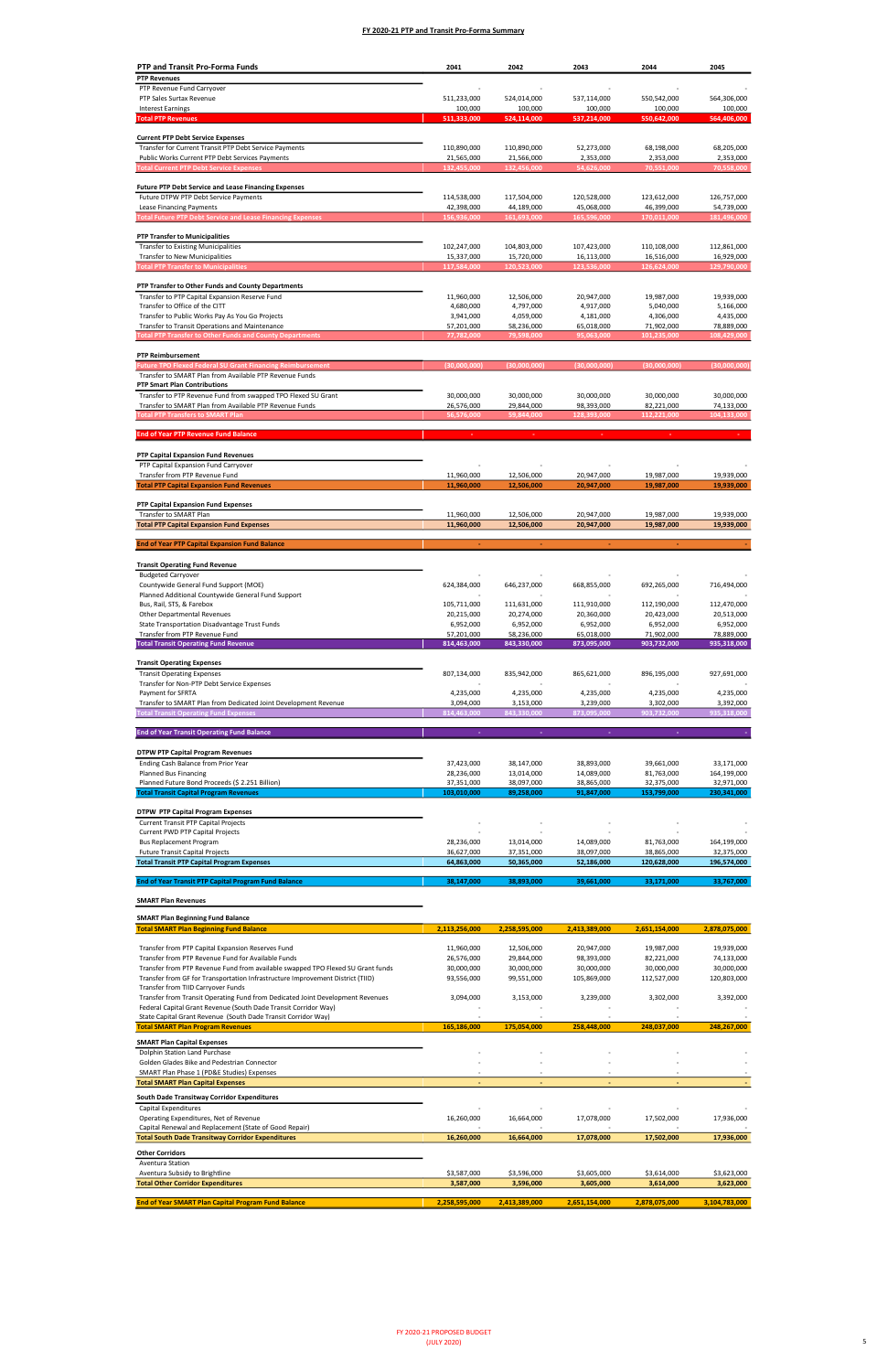Transfer from Transit Operating Fund from Dedicated Joint Development Revenues

| PTP and Transit Pro-Forma Funds                                                                                                                                   | 2046                      | 2047                      | 2048                      | 2049                      | 2050                     |
|-------------------------------------------------------------------------------------------------------------------------------------------------------------------|---------------------------|---------------------------|---------------------------|---------------------------|--------------------------|
| <b>PTP Revenues</b>                                                                                                                                               |                           |                           |                           |                           |                          |
| PTP Revenue Fund Carryover                                                                                                                                        |                           |                           |                           |                           |                          |
| PTP Sales Surtax Revenue                                                                                                                                          | 578,414,000               | 592,874,000               | 607,696,000               | 622,888,000               | 638,460,000              |
| <b>Interest Earnings</b><br><b>Total PTP Revenues</b>                                                                                                             | 100,000<br>578,514,000    | 100,000<br>592,974,000    | 100,000<br>607,796,000    | 100,000<br>622,988,000    | 100,000<br>638,560,000   |
|                                                                                                                                                                   |                           |                           |                           |                           |                          |
| <b>Current PTP Debt Service Expenses</b>                                                                                                                          |                           |                           |                           |                           |                          |
| Transfer for Current Transit PTP Debt Service Payments                                                                                                            | 68,205,000                | 68,200,000                | 68,196,000                | 27,911,000                | 70,554,000               |
| Public Works Current PTP Debt Services Payments                                                                                                                   | 2,353,000                 | 2,353,000                 | 2,353,000                 | 27,911,000                | 70,554,000               |
| <b>Total Current PTP Debt Service Expenses</b>                                                                                                                    | 70,558,000                | 70,553,000                | 70,549,000                |                           |                          |
| <b>Future PTP Debt Service and Lease Financing Expenses</b>                                                                                                       |                           |                           |                           |                           |                          |
| Future DTPW PTP Debt Service Payments                                                                                                                             | 129,966,000               | 132,639,000               | 135,361,000               | 138,134,000               | 140,959,000              |
| Lease Financing Payments                                                                                                                                          | 71,616,000                | 87,641,000                | 81,378,000                | 65,989,000                | 66,176,000               |
| <b>Total Future PTP Debt Service and Lease Financing Expenses</b>                                                                                                 | 201,582,000               | 220,280,000               | 216,739,000               | 204,123,000               | 207,135,000              |
| <b>PTP Transfer to Municipalities</b>                                                                                                                             |                           |                           |                           |                           |                          |
| <b>Transfer to Existing Municipalities</b>                                                                                                                        | 115,683,000               | 118,575,000               | 121,539,000               | 124,578,000               | 127,692,000              |
| Transfer to New Municipalities                                                                                                                                    | 17,352,000                | 17,786,000                | 18,231,000                | 18,687,000                | 19,154,000               |
| <b>Total PTP Transfer to Municipalities</b>                                                                                                                       | 133,035,000               | 136,361,000               | 139,770,000               | 143,265,000               | 146,846,000              |
|                                                                                                                                                                   |                           |                           |                           |                           |                          |
| PTP Transfer to Other Funds and County Departments<br>Transfer to PTP Capital Expansion Reserve Fund                                                              | 19,059,000                | 18,347,000                | 19,887,000                | 26,628,000                | 23,308,000               |
| Transfer to Office of the CITT                                                                                                                                    | 5,295,000                 | 5,427,000                 | 5,563,000                 | 5,702,000                 | 5,845,000                |
| Transfer to Public Works Pay As You Go Projects                                                                                                                   | 4,568,000                 | 4,705,000                 | 4,846,000                 | 4,991,000                 | 5,141,000                |
| Transfer to Transit Operations and Maintenance                                                                                                                    | 85,979,000                | 93,168,000                | 100,458,000               | 102,188,000               | 109,659,000              |
| <b>Total PTP Transfer to Other Funds and County Departments</b>                                                                                                   | 114,901,000               | 121,647,000               | 130,754,000               | 139,509,000               | 143,953,000              |
| <b>PTP Reimbursement</b>                                                                                                                                          |                           |                           |                           |                           |                          |
| <b>Future TPO Flexed Federal SU Grant Financing Reimbursement</b>                                                                                                 | (30,000,000)              | (30,000,000)              | (30,000,000)              | (30,000,000)              | (30,000,000)             |
| Transfer to SMART Plan from Available PTP Revenue Funds                                                                                                           |                           |                           |                           |                           |                          |
| <b>PTP Smart Plan Contributions</b>                                                                                                                               |                           |                           |                           |                           |                          |
| Transfer to PTP Revenue Fund from swapped TPO Flexed SU Grant                                                                                                     | 30,000,000                | 30,000,000                | 30,000,000                | 30,000,000                | 30,000,000               |
| Transfer to SMART Plan from Available PTP Revenue Funds                                                                                                           | 58,438,000                | 44,133,000                | 49,984,000                | 108,180,000               | 70,072,000               |
| <b>Total PTP Transfers to SMART Plan</b>                                                                                                                          | 88,438,000                | 74,133,000                | 79,984,000                | 138,180,000               | 100,072,000              |
| <b>End of Year PTP Revenue Fund Balance</b>                                                                                                                       |                           |                           |                           |                           |                          |
|                                                                                                                                                                   |                           |                           |                           |                           |                          |
| PTP Capital Expansion Fund Revenues                                                                                                                               |                           |                           |                           |                           |                          |
| PTP Capital Expansion Fund Carryover                                                                                                                              |                           |                           |                           |                           |                          |
| Transfer from PTP Revenue Fund                                                                                                                                    | 19,059,000                | 18,347,000                | 19,887,000                | 26,628,000                | 23,308,000               |
| <b>Total PTP Capital Expansion Fund Revenues</b>                                                                                                                  | 19,059,000                | 18,347,000                | 19,887,000                | 26,628,000                | 23,308,000               |
| PTP Capital Expansion Fund Expenses                                                                                                                               |                           |                           |                           |                           |                          |
| Transfer to SMART Plan                                                                                                                                            | 19,059,000                | 18,347,000                | 19,887,000                | 26,628,000                | 23,308,000               |
|                                                                                                                                                                   |                           |                           |                           |                           |                          |
| <b>Total PTP Capital Expansion Fund Expenses</b>                                                                                                                  | 19,059,000                | 18,347,000                | 19,887,000                | 26,628,000                | 23,308,000               |
|                                                                                                                                                                   |                           |                           |                           |                           |                          |
| <b>End of Year PTP Capital Expansion Fund Balance</b>                                                                                                             |                           |                           |                           |                           |                          |
| <b>Transit Operating Fund Revenue</b>                                                                                                                             |                           |                           |                           |                           |                          |
| <b>Budgeted Carryover</b>                                                                                                                                         |                           |                           |                           |                           |                          |
| Countywide General Fund Support (MOE)                                                                                                                             | 741,571,000               | 767,526,000               | 794,389,000               | 822,193,000               | 850,970,000              |
| Planned Additional Countywide General Fund Support                                                                                                                |                           |                           |                           |                           |                          |
| Bus, Rail, STS, & Farebox                                                                                                                                         | 112,751,000               | 113,033,000               | 113,316,000               | 119,255,000               | 119,553,000              |
| <b>Other Departmental Revenues</b><br>State Transportation Disadvantage Trust Funds                                                                               | 20,580,000<br>6,952,000   | 20,675,000<br>6,952,000   | 20,746,000<br>6,952,000   | 20,846,000<br>6,952,000   | 20,921,000<br>6,952,000  |
| Transfer from PTP Revenue Fund                                                                                                                                    | 85,979,000                | 93,168,000                | 100,458,000               | 102,188,000               | 109,659,000              |
| <b>Total Transit Operating Fund Revenue</b>                                                                                                                       | 967,833,000               | 1,001,354,000             | 1,035,861,000             | 1,071,434,000             | 1,108,055,000            |
|                                                                                                                                                                   |                           |                           |                           |                           |                          |
| <b>Transit Operating Expenses</b>                                                                                                                                 |                           |                           |                           |                           |                          |
| <b>Transit Operating Expenses</b><br>Transfer for Non-PTP Debt Service Expenses                                                                                   | 960,139,000               | 993,565,000               | 1,028,001,000             | 1,063,474,000             | 1,100,020,000            |
| Payment for SFRTA                                                                                                                                                 | 4,235,000                 | 4,235,000                 | 4,235,000                 | 4,235,000                 | 4,235,000                |
| Transfer to SMART Plan from Dedicated Joint Development Revenue                                                                                                   | 3,459,000                 | 3,554,000                 | 3,625,000                 | 3,725,000                 | 3,800,000                |
| <b>Total Transit Operating Fund Expenses</b>                                                                                                                      | 967,833,000               | 1,001,354,000             | 1,035,861,000             | 1,071,434,000             | 1,108,055,000            |
| <b>End of Year Transit Operating Fund Balance</b>                                                                                                                 |                           |                           |                           |                           |                          |
|                                                                                                                                                                   |                           |                           |                           |                           |                          |
| <b>DTPW PTP Capital Program Revenues</b>                                                                                                                          |                           |                           |                           |                           |                          |
| Ending Cash Balance from Prior Year                                                                                                                               | 33,767,000                | 34,381,000                | 35,014,000                | 35,666,000                | 36,337,000               |
| Planned Bus Financing                                                                                                                                             | 216,038,000               | 71,463,000                | 10,928,000                | 11,088,000                | 11,256,000               |
| Planned Future Bond Proceeds (\$ 2.251 Billion)                                                                                                                   | 33,585,000                | 34,218,000                | 34,870,000                | 35,541,000                | 36,232,000               |
| <b>Total Transit Capital Program Revenues</b>                                                                                                                     | 283,390,000               | 140,062,000               | 80,812,000                | 82,295,000                | 83,825,000               |
| <b>DTPW PTP Capital Program Expenses</b>                                                                                                                          |                           |                           |                           |                           |                          |
| <b>Current Transit PTP Capital Projects</b>                                                                                                                       |                           |                           |                           |                           |                          |
| Current PWD PTP Capital Projects                                                                                                                                  |                           |                           |                           |                           |                          |
| <b>Bus Replacement Program</b>                                                                                                                                    | 216,038,000               | 71,463,000                | 10,928,000                | 11,088,000                | 11,256,000               |
| <b>Future Transit Capital Projects</b><br><b>Total Transit PTP Capital Program Expenses</b>                                                                       | 32,971,000<br>249,009,000 | 33,585,000<br>105,048,000 | 34,218,000<br>45,146,000  | 34,870,000<br>45,958,000  | 35,541,000<br>46,797,000 |
|                                                                                                                                                                   |                           |                           |                           |                           |                          |
| <b>End of Year Transit PTP Capital Program Fund Balance</b>                                                                                                       | 34,381,000                | 35,014,000                | 35,666,000                | 36,337,000                | 37,028,000               |
| <b>SMART Plan Revenues</b>                                                                                                                                        |                           |                           |                           |                           |                          |
|                                                                                                                                                                   |                           |                           |                           |                           |                          |
| <b>SMART Plan Beginning Fund Balance</b>                                                                                                                          |                           |                           |                           |                           |                          |
| <b>Total SMART Plan Beginning Fund Balance</b>                                                                                                                    | 3,104,783,000             | 3,323,275,000             | 3,535,676,000             | 3,764,882,000             | 4,058,637,000            |
|                                                                                                                                                                   |                           |                           |                           |                           |                          |
| Transfer from PTP Capital Expansion Reserves Fund<br>Transfer from PTP Revenue Fund for Available Funds                                                           | 19,059,000<br>58,438,000  | 18,347,000<br>44,133,000  | 19,887,000<br>49,984,000  | 26,628,000<br>108,180,000 | 23,308,000<br>70,072,000 |
| Transfer from PTP Revenue Fund from available swapped TPO Flexed SU Grant funds<br>Transfer from GF for Transportation Infrastructure Improvement District (TIID) | 30,000,000<br>129,549,000 | 30,000,000<br>138,845,000 | 30,000,000<br>148,665,000 | 30,000,000<br>148,665,000 | 30,000,000               |

| Federal Capital Grant Revenue (South Dade Transit Corridor Way) |               |                          |               |               |               |
|-----------------------------------------------------------------|---------------|--------------------------|---------------|---------------|---------------|
| State Capital Grant Revenue (South Dade Transit Corridor Way)   |               |                          |               |               |               |
| <b>Total SMART Plan Program Revenues</b>                        | 240,505,000   | 234,879,000              | 252,161,000   | 317,198,000   | 127,180,000   |
| <b>SMART Plan Capital Expenses</b>                              |               |                          |               |               |               |
| Dolphin Station Land Purchase                                   |               |                          |               |               |               |
| Golden Glades Bike and Pedestrian Connector                     |               |                          |               |               |               |
| SMART Plan Phase 1 (PD&E Studies) Expenses                      |               |                          |               |               |               |
| <b>Total SMART Plan Capital Expenses</b>                        |               | $\overline{\phantom{a}}$ |               | $\sim$        |               |
| South Dade Transitway Corridor Expenditures                     |               |                          |               |               |               |
| Capital Expenditures                                            |               |                          |               |               |               |
| Operating Expenditures, Net of Revenue                          | 18,381,000    | 18,837,000               | 19,305,000    | 19,784,000    | 20,275,000    |
| Capital Renewal and Replacement (State of Good Repair)          |               |                          |               |               |               |
| <b>Total South Dade Transitway Corridor Expenditures</b>        | 18,381,000    | 18,837,000               | 19,305,000    | 19,784,000    | 20,275,000    |
| <b>Other Corridors</b>                                          |               |                          |               |               |               |
| Aventura Station                                                |               |                          |               |               |               |
| Aventura Subsidy to Brightline                                  | \$3,632,000   | \$3,641,000              | \$3,650,000   | \$3,659,000   | \$3,668,000   |
| <b>Total Other Corridor Expenditures</b>                        | 3,632,000     | 3,641,000                | 3,650,000     | 3,659,000     | 3,668,000     |
|                                                                 |               |                          |               |               |               |
| <b>End of Year SMART Plan Capital Program Fund Balance</b>      | 3,323,275,000 | 3,535,676,000            | 3,764,882,000 | 4,058,637,000 | 4,161,874,000 |

3,554,000 3,459,000 3,625,000 3,725,000 3,800,000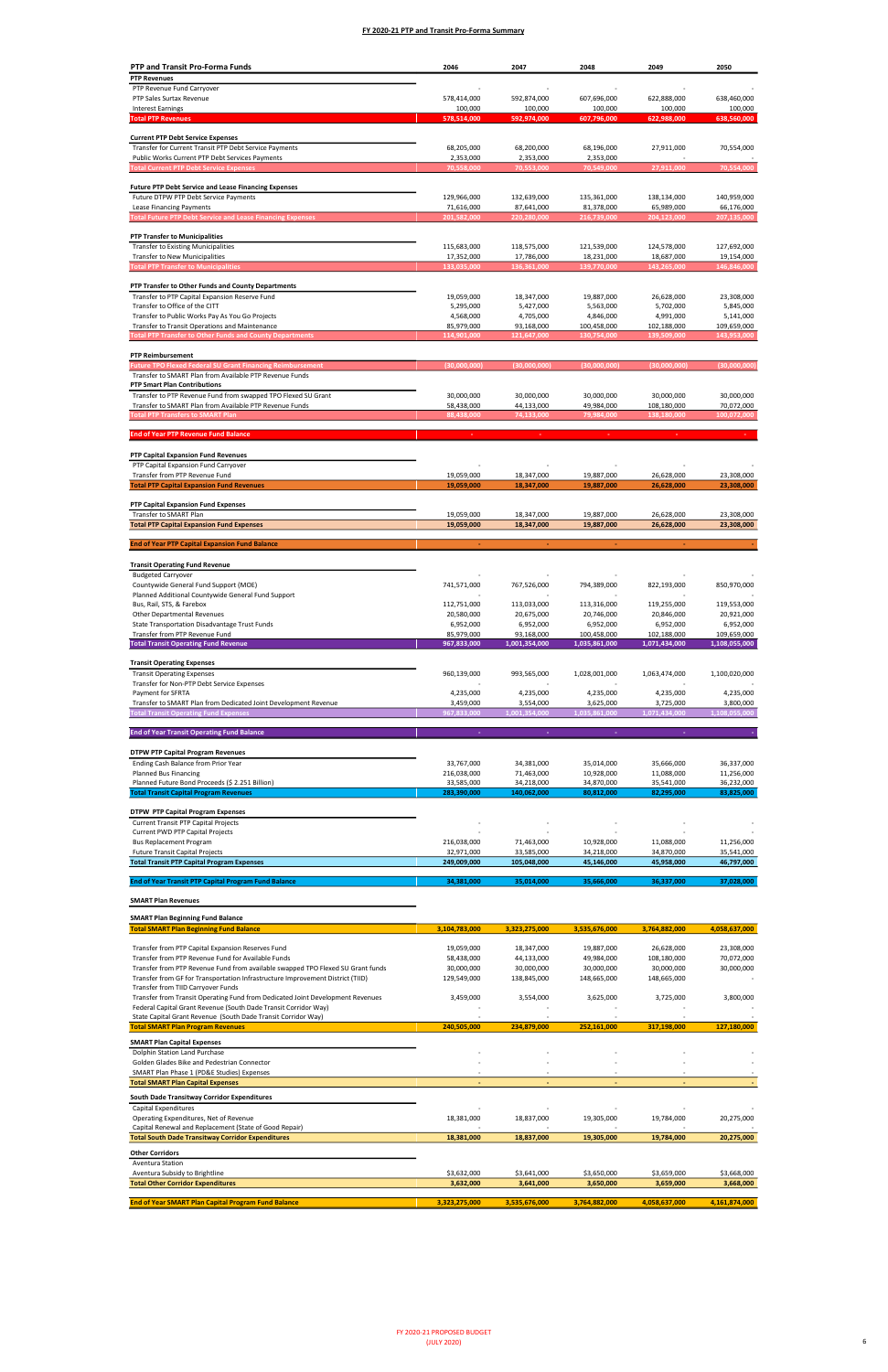Transfer from Transit Operating Fund from Dedicated Joint Development Revenues

| PTP and Transit Pro-Forma Funds                                                                                                       | 2051                      | 2052                      | 2053                      | 2054                      | 2055                      |
|---------------------------------------------------------------------------------------------------------------------------------------|---------------------------|---------------------------|---------------------------|---------------------------|---------------------------|
| <b>PTP Revenues</b>                                                                                                                   |                           |                           |                           |                           |                           |
| PTP Revenue Fund Carryover                                                                                                            |                           |                           |                           |                           |                           |
| PTP Sales Surtax Revenue                                                                                                              | 654,422,000               | 670,783,000               | 687,553,000               | 704,742,000               | 722,361,000               |
| <b>Interest Earnings</b>                                                                                                              | 100,000                   | 100,000                   | 100,000                   | 100,000                   | 100,000                   |
| <b>Total PTP Revenues</b>                                                                                                             | 654,522,000               | 670,883,000               | 687,653,000               | 704,842,000               | 722,461,000               |
| <b>Current PTP Debt Service Expenses</b>                                                                                              |                           |                           |                           |                           |                           |
| Transfer for Current Transit PTP Debt Service Payments                                                                                | 70,555,000                |                           |                           |                           |                           |
| Public Works Current PTP Debt Services Payments                                                                                       |                           |                           |                           |                           |                           |
| <b>Total Current PTP Debt Service Expenses</b>                                                                                        | 70,555,000                |                           |                           |                           |                           |
| <b>Future PTP Debt Service and Lease Financing Expenses</b>                                                                           |                           |                           |                           |                           |                           |
| Future DTPW PTP Debt Service Payments                                                                                                 | 143,838,000               | 146,772,000               | 149,763,000               | 110,540,000               | 103,865,000               |
| Lease Financing Payments                                                                                                              | 66,367,000                | 66,560,000                | 68,907,000                | 67,481,000                | 66,679,000                |
| <b>Total Future PTP Debt Service and Lease Financing Expenses</b>                                                                     | 210,205,000               | 213,332,000               | 218,670,000               | 178,021,000               | 170,544,000               |
|                                                                                                                                       |                           |                           |                           |                           |                           |
| <b>PTP Transfer to Municipalities</b>                                                                                                 |                           |                           |                           |                           |                           |
| <b>Transfer to Existing Municipalities</b><br>Transfer to New Municipalities                                                          | 130,884,000<br>19,633,000 | 134,157,000<br>20,123,000 | 137,511,000<br>20,627,000 | 140,948,000<br>21,142,000 | 144,472,000<br>21,671,000 |
| <b>Total PTP Transfer to Municipalities</b>                                                                                           | 150,517,000               | 154,280,000               | 158,138,000               | 162,090,000               | 166,143,000               |
|                                                                                                                                       |                           |                           |                           |                           |                           |
| PTP Transfer to Other Funds and County Departments                                                                                    |                           |                           |                           |                           |                           |
| Transfer to PTP Capital Expansion Reserve Fund                                                                                        | 24,278,000                | 32,329,000                | 33,137,000                | 38,577,000                | 40,735,000                |
| Transfer to Office of the CITT<br>Transfer to Public Works Pay As You Go Projects                                                     | 5,991,000<br>5,295,000    | 6,141,000<br>5,454,000    | 6,295,000<br>5,618,000    | 6,452,000<br>5,787,000    | 6,613,000<br>5,961,000    |
| Transfer to Transit Operations and Maintenance                                                                                        | 117,222,000               | 124,878,000               | 132,624,000               | 140,454,000               | 148,370,000               |
| <b>Total PTP Transfer to Other Funds and County Departments</b>                                                                       | 152,786,000               | 168,802,000               | 177,674,000               | 191,270,000               | 201,679,000               |
|                                                                                                                                       |                           |                           |                           |                           |                           |
| <b>PTP Reimbursement</b>                                                                                                              |                           | (30,000,000)              |                           |                           |                           |
| <b>Future TPO Flexed Federal SU Grant Financing Reimbursement</b><br>Transfer to SMART Plan from Available PTP Revenue Funds          | (30,000,000)              |                           | (30,000,000)              |                           |                           |
| <b>PTP Smart Plan Contributions</b>                                                                                                   |                           |                           |                           |                           |                           |
| Transfer to PTP Revenue Fund from swapped TPO Flexed SU Grant                                                                         | 30,000,000                | 30,000,000                | 30,000,000                |                           |                           |
| Transfer to SMART Plan from Available PTP Revenue Funds                                                                               | 70,459,000                | 134,469,000               | 133,171,000               | 173,461,000               | 184,095,000               |
| <b>Total PTP Transfers to SMART Plan</b>                                                                                              | 100,459,000               | 164,469,000               | 163,171,000               | 173,461,000               | 184,095,000               |
| <b>End of Year PTP Revenue Fund Balance</b>                                                                                           |                           |                           |                           |                           |                           |
|                                                                                                                                       |                           |                           |                           |                           |                           |
| PTP Capital Expansion Fund Revenues                                                                                                   |                           |                           |                           |                           |                           |
| PTP Capital Expansion Fund Carryover                                                                                                  |                           |                           |                           |                           |                           |
| Transfer from PTP Revenue Fund<br><b>Total PTP Capital Expansion Fund Revenues</b>                                                    | 24,278,000<br>24,278,000  | 32,329,000<br>32,329,000  | 33,137,000<br>33,137,000  | 38,577,000<br>38,577,000  | 40,735,000<br>40,735,000  |
|                                                                                                                                       |                           |                           |                           |                           |                           |
| PTP Capital Expansion Fund Expenses                                                                                                   |                           |                           |                           |                           |                           |
| Transfer to SMART Plan<br><b>Total PTP Capital Expansion Fund Expenses</b>                                                            | 24,278,000<br>24,278,000  | 32,329,000<br>32,329,000  | 33,137,000<br>33,137,000  | 38,577,000<br>38,577,000  | 40,735,000<br>40,735,000  |
|                                                                                                                                       |                           |                           |                           |                           |                           |
| <b>End of Year PTP Capital Expansion Fund Balance</b>                                                                                 |                           |                           |                           |                           |                           |
|                                                                                                                                       |                           |                           |                           |                           |                           |
| <b>Transit Operating Fund Revenue</b><br><b>Budgeted Carryover</b>                                                                    |                           |                           |                           |                           |                           |
| Countywide General Fund Support (MOE)                                                                                                 | 880,754,000               | 911,580,000               | 943,485,000               | 976,507,000               | 1,010,685,000             |
| Planned Additional Countywide General Fund Support                                                                                    |                           |                           |                           |                           |                           |
| Bus, Rail, STS, & Farebox                                                                                                             | 119,852,000               | 120,152,000               | 120,452,000               | 120,753,000               | 121,055,000               |
| <b>Other Departmental Revenues</b>                                                                                                    | 21,026,000                | 21,106,000                | 21,216,000                | 21,301,000                | 21,418,000                |
| State Transportation Disadvantage Trust Funds<br>Transfer from PTP Revenue Fund                                                       | 6,952,000<br>117,222,000  | 6,952,000<br>124,878,000  | 6,952,000<br>132,624,000  | 6,952,000<br>140,454,000  | 6,952,000<br>148,370,000  |
| <b>Total Transit Operating Fund Revenue</b>                                                                                           | 1,145,806,000             | 1,184,668,000             | 1,224,729,000             | 1,265,967,000             | 1,308,480,000             |
|                                                                                                                                       |                           |                           |                           |                           |                           |
| <b>Transit Operating Expenses</b>                                                                                                     |                           |                           |                           |                           |                           |
| <b>Transit Operating Expenses</b><br>Transfer for Non-PTP Debt Service Expenses                                                       | 1,137,666,000             | 1,176,448,000             | 1,216,399,000             | 1,257,552,000             | 1,299,948,000             |
| Payment for SFRTA                                                                                                                     | 4,235,000                 | 4,235,000                 | 4,235,000                 | 4,235,000                 | 4,235,000                 |
| Transfer to SMART Plan from Dedicated Joint Development Revenue                                                                       | 3,905,000                 | 3,985,000                 | 4,095,000                 | 4,180,000                 | 4,297,000                 |
| <b>Total Transit Operating Fund Expenses</b>                                                                                          | 1,145,806,000             | 1,184,668,000             | 1,224,729,000             | 1,265,967,000             | 1,308,480,000             |
| <b>End of Year Transit Operating Fund Balance</b>                                                                                     |                           |                           |                           |                           |                           |
|                                                                                                                                       |                           |                           |                           |                           |                           |
| <b>DTPW PTP Capital Program Revenues</b>                                                                                              |                           |                           |                           |                           |                           |
| Ending Cash Balance from Prior Year                                                                                                   | 37,028,000                | 80,313,000                | 82,323,000                | 84,394,000                | 86,527,000                |
| Planned Bus Financing                                                                                                                 | 11,424,000                | 32,381,000                | 14,457,000                | 5,267,000                 | 12,120,000                |
| Planned Future Bond Proceeds (\$ 2.251 Billion)<br><b>Total Transit Capital Program Revenues</b>                                      | 79,517,000<br>127,969,000 | 81,527,000<br>194,221,000 | 83,598,000<br>180,378,000 | 85,731,000<br>175,392,000 | 87,928,000<br>186,575,000 |
|                                                                                                                                       |                           |                           |                           |                           |                           |
| <b>DTPW PTP Capital Program Expenses</b>                                                                                              |                           |                           |                           |                           |                           |
| <b>Current Transit PTP Capital Projects</b>                                                                                           |                           |                           |                           |                           |                           |
| Current PWD PTP Capital Projects<br><b>Bus Replacement Program</b>                                                                    | 11,424,000                | 32,381,000                | 14,457,000                | 5,267,000                 | 12,120,000                |
| <b>Future Transit Capital Projects</b>                                                                                                | 36,232,000                | 79,517,000                | 81,527,000                | 83,598,000                | 85,731,000                |
| <b>Total Transit PTP Capital Program Expenses</b>                                                                                     | 47,656,000                | 111,898,000               | 95,984,000                | 88,865,000                | 97,851,000                |
| <b>End of Year Transit PTP Capital Program Fund Balance</b>                                                                           | 80,313,000                | 82,323,000                | 84,394,000                | 86,527,000                | 88,724,000                |
|                                                                                                                                       |                           |                           |                           |                           |                           |
| <b>SMART Plan Revenues</b>                                                                                                            |                           |                           |                           |                           |                           |
| <b>SMART Plan Beginning Fund Balance</b>                                                                                              |                           |                           |                           |                           |                           |
| <b>Total SMART Plan Beginning Fund Balance</b>                                                                                        | 4,161,874,000             | 4,266,061,000             | 4,441,864,000             | 4,616,749,000             | 4,806,898,000             |
|                                                                                                                                       |                           |                           |                           |                           |                           |
| Transfer from PTP Capital Expansion Reserves Fund                                                                                     | 24,278,000                | 32,329,000                | 33,137,000                | 38,577,000                | 40,735,000                |
| Transfer from PTP Revenue Fund for Available Funds<br>Transfer from PTP Revenue Fund from available swapped TPO Flexed SU Grant funds | 70,459,000<br>30,000,000  | 134,469,000<br>30,000,000 | 133,171,000<br>30,000,000 | 173,461,000               | 184,095,000               |
| Transfer from GF for Transportation Infrastructure Improvement District (TIID)                                                        |                           |                           |                           |                           |                           |
| Transfer from TIID Carryover Funds                                                                                                    |                           |                           |                           |                           |                           |

| Federal Capital Grant Revenue (South Dade Transit Corridor Way) |               |               |               |               |               |
|-----------------------------------------------------------------|---------------|---------------|---------------|---------------|---------------|
| State Capital Grant Revenue (South Dade Transit Corridor Way)   |               |               |               |               |               |
| <b>Total SMART Plan Program Revenues</b>                        | 128,642,000   | 200,783,000   | 200,403,000   | 216,218,000   | 229,127,000   |
| <b>SMART Plan Capital Expenses</b>                              |               |               |               |               |               |
| Dolphin Station Land Purchase                                   |               |               |               |               |               |
| Golden Glades Bike and Pedestrian Connector                     |               |               |               |               |               |
| SMART Plan Phase 1 (PD&E Studies) Expenses                      |               |               |               |               |               |
| <b>Total SMART Plan Capital Expenses</b>                        |               |               |               |               |               |
| South Dade Transitway Corridor Expenditures                     |               |               |               |               |               |
| Capital Expenditures                                            |               |               |               |               |               |
| Operating Expenditures, Net of Revenue                          | 20,778,000    | 21,294,000    | 21,823,000    | 22,365,000    | 22,920,000    |
| Capital Renewal and Replacement (State of Good Repair)          |               |               |               |               |               |
| <b>Total South Dade Transitway Corridor Expenditures</b>        | 20,778,000    | 21,294,000    | 21,823,000    | 22,365,000    | 22,920,000    |
| <b>Other Corridors</b>                                          |               |               |               |               |               |
| <b>Aventura Station</b>                                         |               |               |               |               |               |
| Aventura Subsidy to Brightline                                  | \$3,677,000   | \$3,686,000   | \$3,695,000   | \$3,704,000   | \$3,713,000   |
| <b>Total Other Corridor Expenditures</b>                        | 3,677,000     | 3,686,000     | 3,695,000     | 3,704,000     | 3,713,000     |
| <b>End of Year SMART Plan Capital Program Fund Balance</b>      | 4,266,061,000 | 4,441,864,000 | 4,616,749,000 | 4,806,898,000 | 5,009,392,000 |

3,985,000 3,905,000 4,095,000 4,180,000 4,297,000